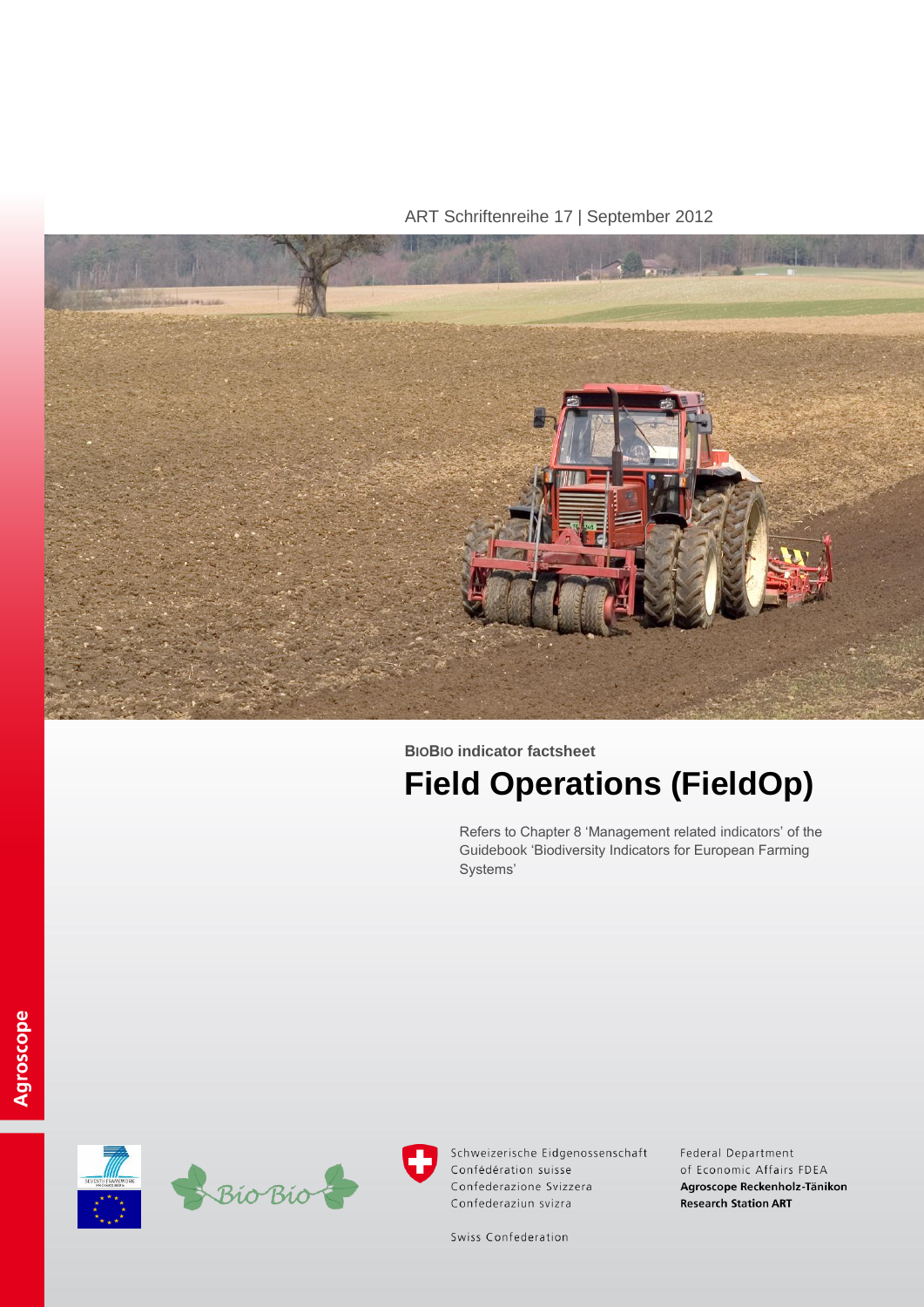# **Field Operations (FieldOp)**

#### **Description**

Quantifies the number of mechanised field operations in crop fields and grassland. The **unit** of measurement is the total number of field operations. On farm-level the area-weighted average is calculated.

### **Sub-indicators**:

The indicators 'Mowing frequency', 'Mowing timing' and 'Soil Cultivation: ploughing' are no genuine sub-indicators because they use different input variables. However, they are treated in this fact sheet because they are thematically related.

It is a **pressure indicator**. Generally, trends in the intensification of production are strongly connected to processes that will increase the use of machinery on the parcels and the number of passages that is required in the cultivation of agricultural land. In grasslands, productivity increases with the number of cuts that are possible (1 to 2 cuts in extensive grassland, 4 to 6 cuts in intensively managed grassland). Equally in arable land or horticulture the number of operations from weeding, fertilisation or pesticide treatments increases with intensification.

#### **Surveyor skills**

Data collection can be implemented by technical staff (farm interviews, retrieval from databases). For data validation, skills in the interpretation of farm balances and background knowledge in agriculture are necessary to examine the plausibility of both the input and output variables.

#### **Data collection method**

In farm-level surveys, farmers must be interviewed using a structured questionnaire. Regional surveys can retrieve available data from official farm accounting databases**.**

#### **Calculation method**

#### **Total number of field operations (FieldOp)** Input variables:

Number of mechanised field operations from

- Soil cultivation and seeding (Si)
- Fertilisation (Fi)
- $\bullet$  Mechanical weeding (W<sub>i</sub>)
- Pesticide treatments (Pi)
- Mowing / harvesting (Mi)
- Other operations (Oi)
- Area for each crop or grassland type (Ai)

The number of operations must be added up for each crop or grassland. Subsequently, an **average weighted by the area** that each crop/grassland covers on the farm is calculated. FieldOp =  $\Sigma(S_i + F_i + W_i + P_i + M_i + O_i) * A_i / A_{UAA}$ 

# **Mowing Frequency of Grassland or Perennial Fodder Crops (MowFreq)**

Input variables:

- Number of cuts per year (differentiated by grassland type) (Ci)
- Area of each grassland type  $(A<sub>i</sub>)$

An **average weighted by the area** that each grassland type covers on the farm is calculated.

MowFreq =  $\Sigma$  C<sub>i</sub> \* A<sub>i</sub> / A<sub>UAA</sub>

# **Mowing Timing** (for grassland or perennial fodder crops) (**MowTime)**

Input variables:

- First cutting (calendar week) differentiated by grassland type (Wki)
- Area for each grassland type  $(A<sub>1</sub>)$

An **average weighted by the area** that each grassland type covers on the farm is calculated.

#### MowFreq = ΣWk<sup>i</sup> \* A<sup>i</sup> / AUAA

**Soil Cultivation: Ploughing** (% arable land) (**Plough)** Input variables:

- Arable land ploughed in periodical intervals (Ap)
- Total arable land (Aa)

Plough =  $A_n/A_n$ 

#### **Results from BioBio case studies**

With regard to the number of field operations (FieldOp) the most intensive systems were Italian vineyards (frequency of pesticide operations), as well as Swiss grassland farms (mowing operations) and German mixed farms (operations in arable fields and grassland). In Bulgarian and Welsh grasslands as well as in the Dehesas, mechanized field operations were at a minimum, close to zero, indicating that the farm area is mainly used by grazing.

Grassland management was most intensive in Swiss and German farms, indicated by the number of cuts (average between 3 and 4 cuts per year) and the early date of the first cut (calendar week 20; mid-May). Most other farms with grassland had fewer cuts: 1 to 2 cuts or below 1. The indicator 'Mowing frequency' in stockless arable systems is connected with the management of rotational grassland which is managed in an extensive way (only 1 or 2 cuts per year, often for green manure).

#### **Synergies with other indicators**

In interviews, data collection can be implemented in a joint questionnaire form along with the appraisal of indicator 'Pesticide Use'.

#### **Estimated effort and costs (labour effort required, analysis)**

An average of 8 hours per farm must be calculated for the collection of the BioBio farm management indicators. This includes the interview, data processing and data check. However, there is considerable variation in time effort depending on the complexity of farms and the implementation (telephone interviews or farm visits).

#### **Correlation with other indicators**

In four case studies negative relationships between field operations and species indicators were established: Austrian arable systems (plant diversity), German mixed farms (earthworm diversity), Norwegian grassland systems (plant diversity) and Spanish olive farms (diversity of plants, bees and earthworms).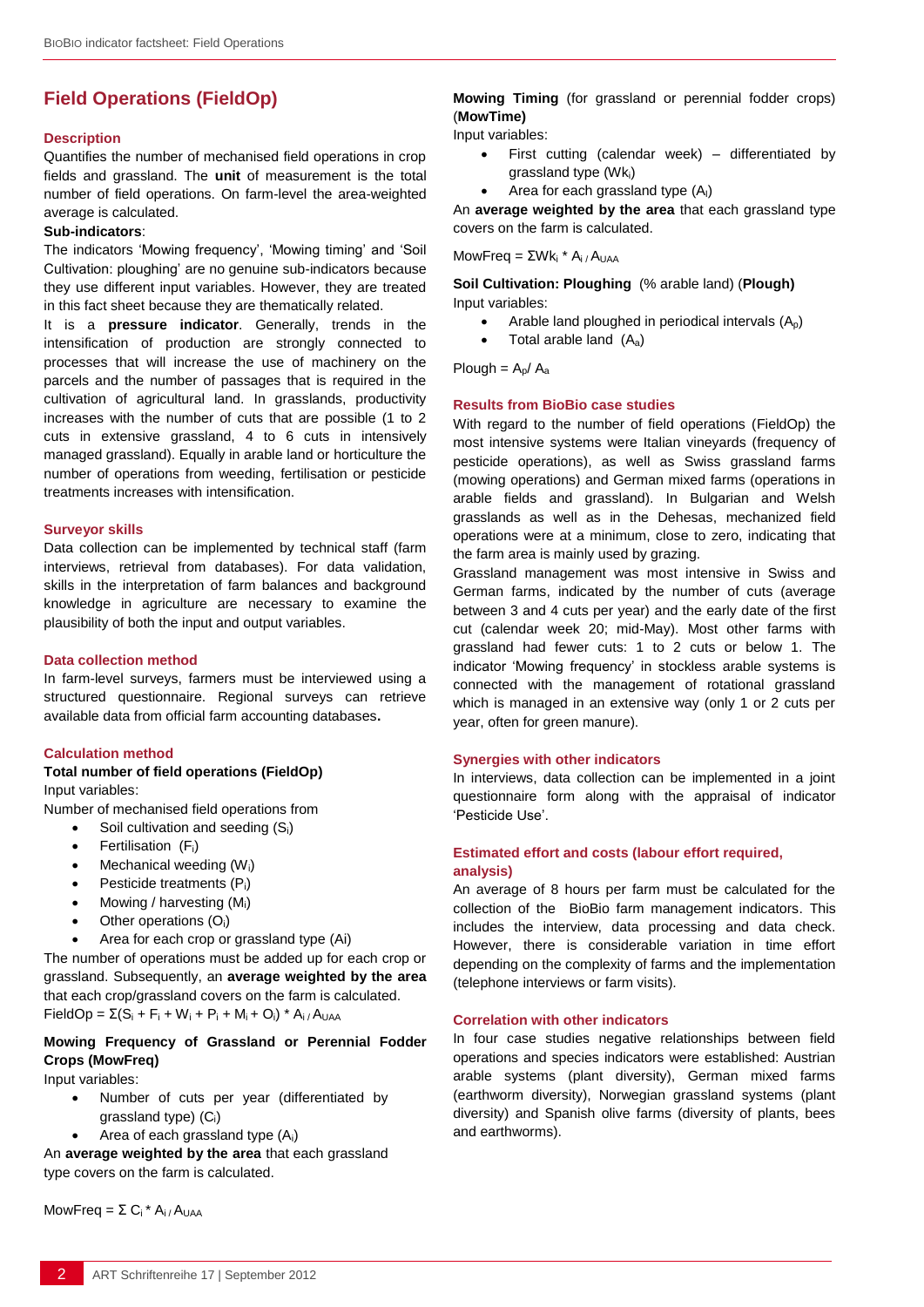

#### *Average number of field operations in* **BIOBIO** *case study farms*

*Legend: the colour of the bars signify the type of land management. Yellow: arable including horticulture; green: grassland; blue: mixed arable and grassland; pink: tree-based systems*

The date of the first cut (Mowing timing) was positively correlated with 'Vascular Plants' in German mixed farms and Swiss grassland systems, i.e. delayed timing of the first cut promoted species diversity. Furthermore, 'Wild Bees and Bumblebees' was positively related with late cuts in German farms and French arable farms.

Quite unexpectedly, certain species indicators were related positively to mowing frequency in the arable farms of Austria and France ('Wild Bees and Bumblebees'), the Dehesas ('Vascular Plants', 'Earthworms', 'Spiders') and the Hungarian grassland farms ('Vascular Plants', 'Wild Bees and Bumblebees'). Generally, the mowing frequency in all these case studies was low (< 2 cuts). Mowing operations were rare and restricted to species-rich land-use types (meadows, lucerne).

The type of soil cultivation showed hardly had relationships with species indicators. Only in the Austrian arable farming system, plant, bee and spider diversity increased with increasing percentage of ploughing. As the main increase related to semi-natural habitats, a causal relationship is unlikely. Presumably, this correlation is an artifact. In the French arable farms, 'Earthworms' decreased with increasing ploughing.

#### **Field operations change as an indicator**

An increase in the indicators summarized under 'Field Operations' would be related to an intensification of field passages in the course of crop cultivation or grassland management. Most likely this will lead to disruptions and disturbances of plant and animal populations on the plot that should also be reflected in animal counts.



the first cut) must be interpreted differently, as diversity tends to increase with late cuts, i.e. increasing indicator values.

#### **Strengths and weaknesses**

The headline indicator 'Field Operations' is applicable across all types of production systems.

Sometimes progressive mechanisation brings a reduction in field operations (eg. equipment for direct sowing).

Soil cultivation intensity hardly differed with varying percentages of ploughing because the frequency of field cultivator use increased with decreased ploughing in most of the case studies. The only exception was the arable farms in France, where reduced ploughing was associated with an increased percentage of minimum tilliage.